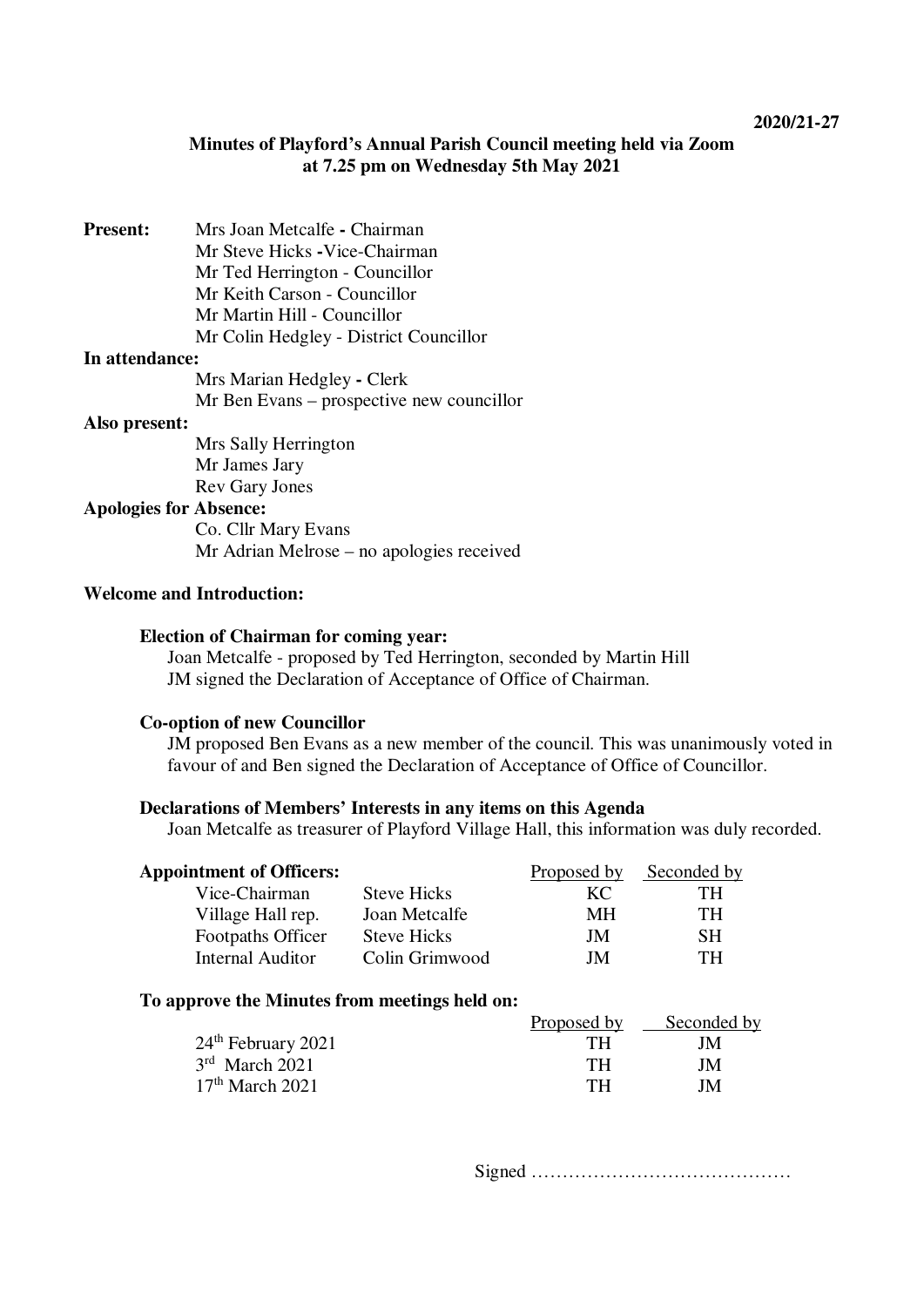### **Matters arising from the Minutes**

TH commented that on Planning Application DC/21/0572/FUL discussed on 24.2.21, the supporting documents failed to show two of the nearby houses on the diagrammatic representation of Brook Lane and this was misleading. JM stated this was not thought to be relevant.

## **Action Points Review**

- ¤ **AP 93 Unregistered FP from C330 to C3311**. JM has sent in an appeal to the Sec of State who has replied saying it will be looked into. Hopefully this will speed up our application to have this footpath reinstated.
- ¤ **AP135 Ongoing problems with FP1** Clerk has approached Debbie Adams for an update but this could be a while.
- ¤ **AP144 Signs to deter large vehicles using Church Lane.** Owner of Sonnet House to be asked if a sign can be placed on his land - this will be discussed at next meeting.
- ¤ **AP147 Culvert on LH side of entrance to Village Hall car park.** Drainage holes in the wooden casing over the drain cover are blocked. MH to investigate.
- ¤ **AP157 Smashed Bridleway Sign at start of FP1** this has been fixed.
- ¤ **AP158 Fallen Willow Trees across R Fynn at bridge on Butts Road** –MH and his wife spent 3 weekends trying to clear this recently and the EA arrived after bulk of work was done –situation will continue to be monitored.
- ¤ **AP160 Mud, silt etc on Church Lane washed down by heavy rainfall** Highways will deal with this in due course after their next scheduled inspection.

For more details see Action Log appended at end of the Minutes.

### **Major Agenda Items**

### **1. Finance:**

(a) Reporting & authorisation of cheques/online payments:

| Already paid: |                     |                                              |                  |
|---------------|---------------------|----------------------------------------------|------------------|
| Cheque no.    | Payable to          | <b>Reason for payment</b>                    | Amount           |
| Online        | Westcotec           | 4 x SIDs clamps                              | 249.00           |
| Online        | <b>SC Norse Ltd</b> | Clearing ditch betw Butts Road/playing field | 372.00           |
| Online        | P E Holmes          | Web hosting                                  | 30.00            |
| Online        | M J Hedgley         | March salary                                 | agreed in budget |
| Online        | HMRC                | Tax Q4                                       | agreed in budget |

All of above payments were proposed by JM and seconded by TH

Signed …………………………....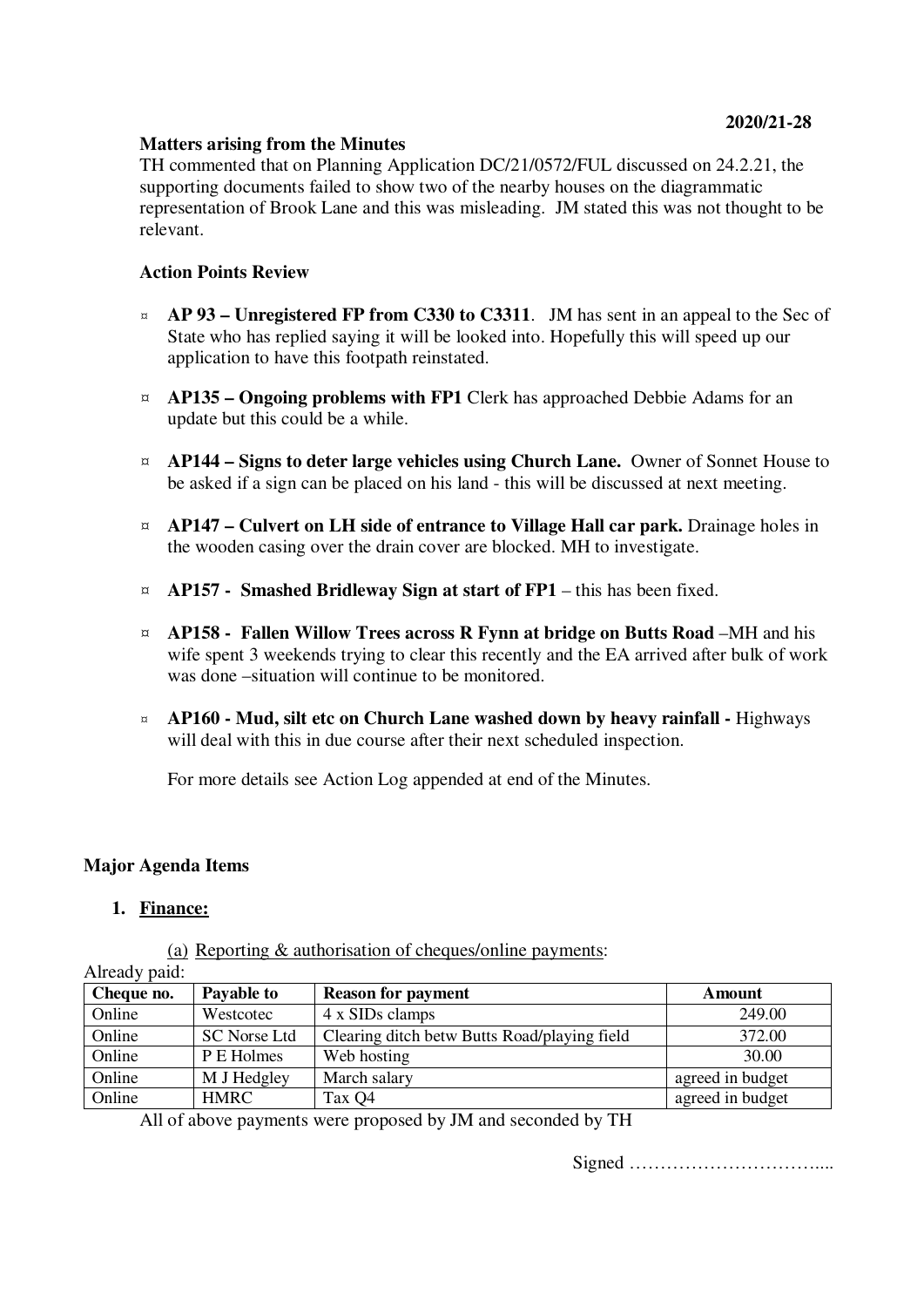**2020/21-29** 

Credits received:

| <b>HMRC</b> | Playford PC | l VAT<br>Reclaimed | 390.90  |
|-------------|-------------|--------------------|---------|
| East Suff.  | Playford PC | Annual Precept     | 9540.00 |

(b) Bank Balances:

| Current $a/c$        | £12,522.35 |
|----------------------|------------|
| Business premium a/c | £3427.71   |

(c) Approval of the Accounts for year ended  $31<sup>st</sup>$  March 2021

These were circulated to all councillors for approval.

Acceptance proposed by JM and seconded by TH.

JM duly signed the acceptance of the accounts as confirmed by auditor Colin Grimwood – these will be countersigned by the Clerk after the meeting.

### (d) AGAR Statement of Accounts for year ended 31<sup>st</sup> March 2021

The AGAR was circulated to all councillors prior to the meeting for all to read.

- ¤ **The Annual Governance statement** was agreed by all and signed by the Chairman, who will pass it on to the Clerk to sign after the end of the meeting.
- ¤ **Statement of Accounts** This was agreed by all, and signed by the Chairman, who will pass it on to the Clerk to sign after the end of the meeting.
- ¤ **Certificate of Exemption from External Audit** It was agreed by all councillors that the criteria for exemption from External Audit was met and the statement was duly signed by the Chairman, who will pass it on to the Clerk to sign after the end of the meeting.

The above three documents were proposed by JM and seconded by MH.

Anyone wishing to inspect the accounts may do so by contacting the Clerk between 14<sup>th</sup> June and 23rd July 2021 or the Chairman if the Clerk is unavailable.

(e) Pricing of Assets

The List of Assets was circulated to councillors prior to the meeting – JM queried whether the oak tree should feature on the list of Assets as the original had died. The clerk will ascertain if this is acceptable as an asset before the next meeting but the figures were agreed as correct and signed by JM and seconded by MH.

(f) Authorisation of Clerk's salary:

It was proposed by JM that the Clerk's salary and the current rate of expenses should continue at the same rate as the previous year. This was seconded by SH. JM agreed that the Clerk's salary should be reviewed at the next meeting.

(g) Annual Insurance renewal:

Renewal invitation not yet received but amount is thought to be in line with last year's figure so can be renewed and accepted in retrospect at the next meeting.

Signed ……………………………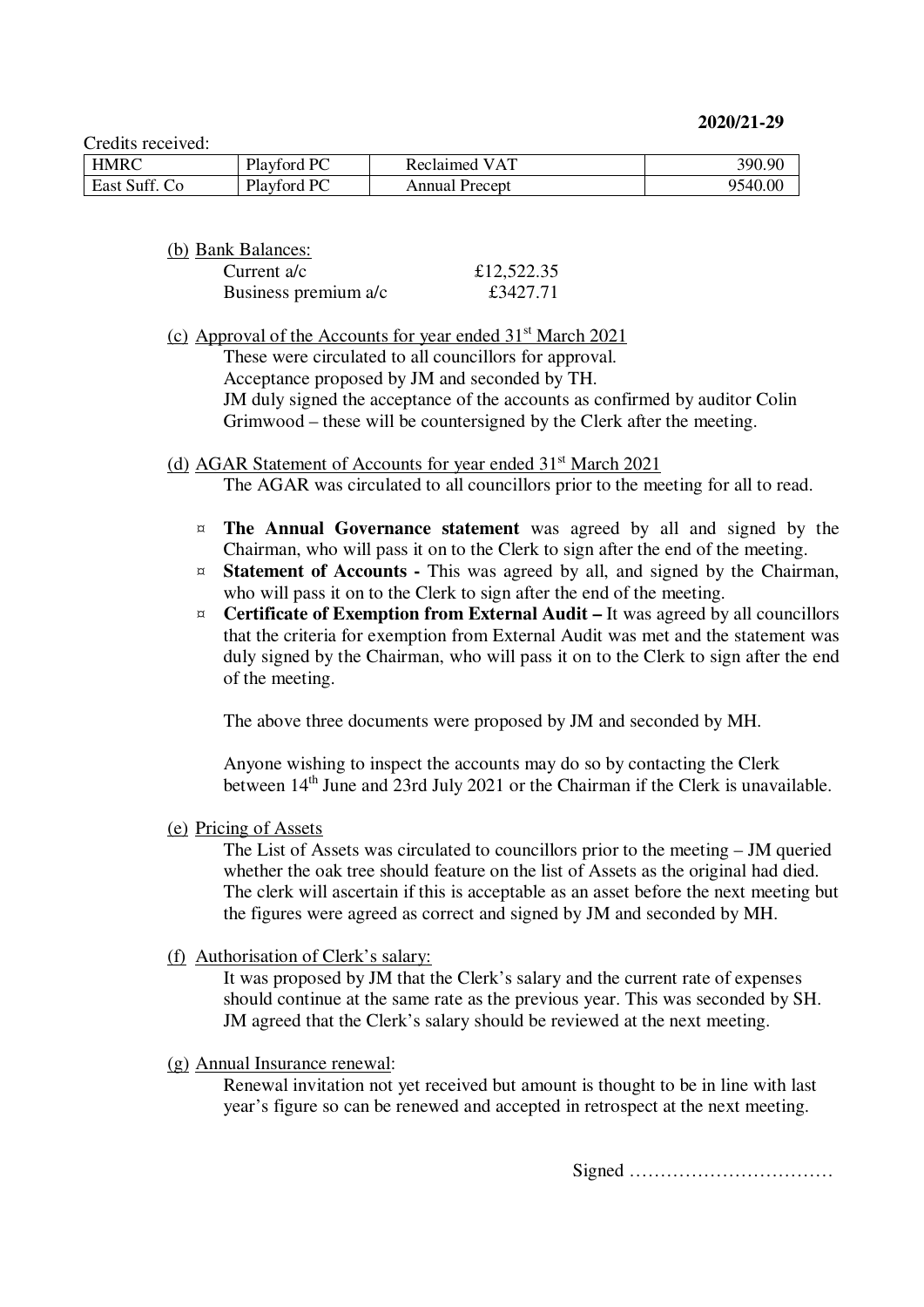```
(h) Authorisation of donation to Fynn Lark News for 2021/22 
JM proposed this should continue at £175.00pa 
Seconded by SH.
```
(i) Authorisation of donation in respect of Internal Audit.

JM proposed that the donation to Grundisburgh Baptist Church in respect of the internal audit services provided by Colin Grimwood, should be increased to £50.00. This was unanimously agreed.

### **2. Internal Controls review.**

JM has reviewed the Internal Controls check list recently supplied as a template by SALC, this is to be reviewed by 31st March annually and will be carried out in future at the the March meeting. The check list was circulated before the meeting and agreed by all councillors present. Acceptance was proposed by MH and seconded by SH. The Risk Assessment and Financial Risks have not been reviewed since March 2020 and this must be done at the next meeting. Safeguarding policy should also be reviewed soon but we await guidance on this as promised by SALC.

## **3. Highways**

- Potholes in Butts Road –these will be re-reported by the Clerk.
- Footpaths update this has been covered in the Action Point Review.
- Footpath/Railway crossing near Lux Farm new safety measures to be installed this was discussed at some length at the APM preceding this meeting. JM is awaiting a reply from Nick Flowers of Network Rail as the PC has had no official notification of these alterations.

## **4. Neighbourhood Plan**

NP Chairman Keith Carson is awaiting details of an additional grant for adding a Design Code to the Plan.

### **5. Planning issues**

- Acrid bonfires near the Stables next to the Piggeries off Butts Road there has been a problem on and off with horse manure being burned but this is largely resolved. Other bonfires have been reported recently and this is being monitored.
- **Proposed new build in garden of 2 Brook Cottages TH noted that the map depicting the** hardstanding for parking vehicles is not to scale but this was thought to be irrelevant as it referred to the parking at no. 2 Brook Cottages rather than at the new house,.

## **6. Oak tree for playing field**

A Pin Oak has been traced and will be ordered to replace one on the playing which has died. This will be funded by East Suffolk Community Partnership. It was stressed that the new tree will need plenty of water.

Signed…………………………………